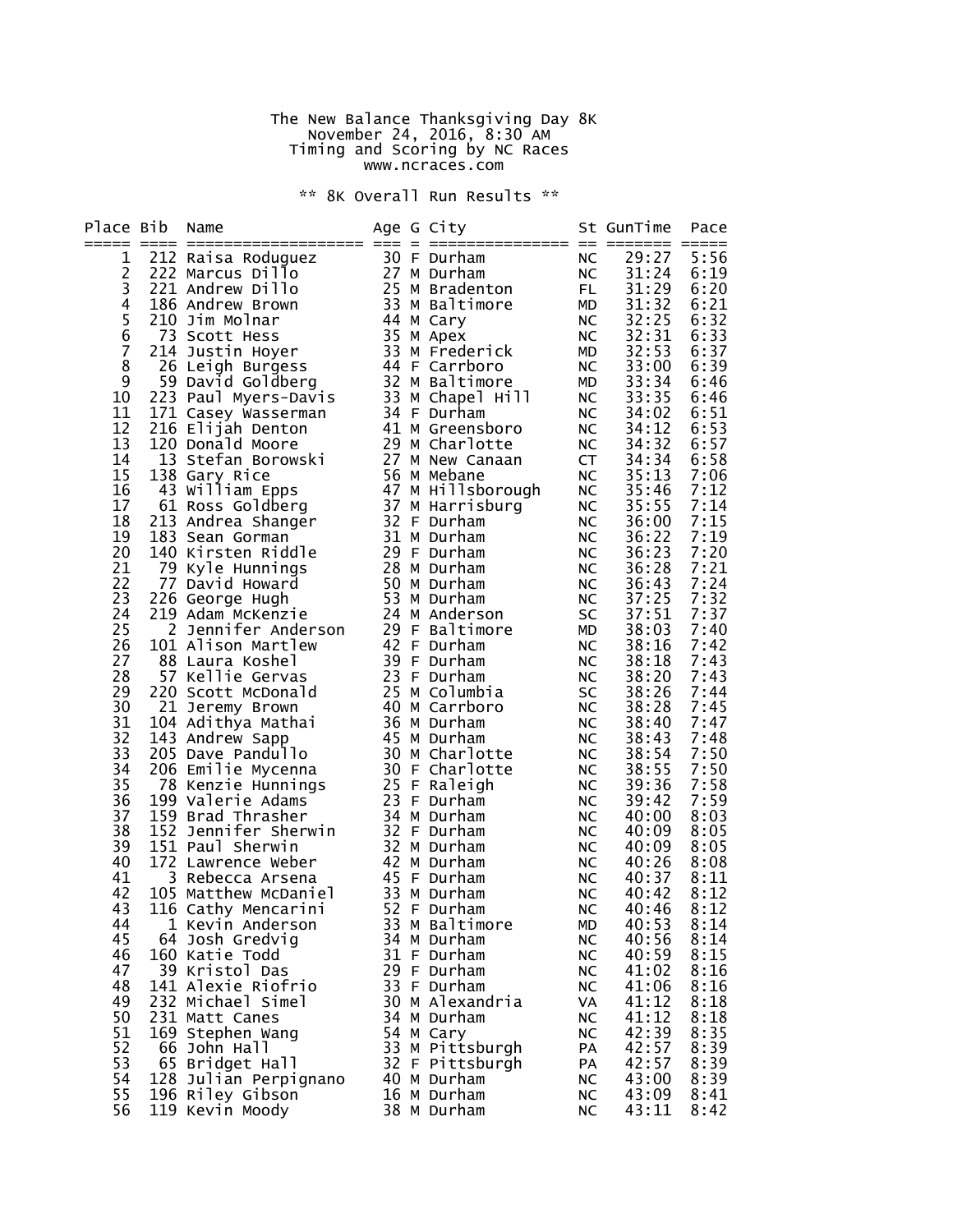| 57  | 188 Beth Vaughn                                        |  | 39 F Chapel Hill               | <b>NC</b> | 43:18                      | 8:43 |
|-----|--------------------------------------------------------|--|--------------------------------|-----------|----------------------------|------|
| 58  | 81 Ben Hwang                                           |  | 25 M Charlotte                 | NC        | 43:21                      | 8:44 |
| 59  | 204 Jeff Galloway                                      |  | 41 M Durham                    | <b>NC</b> | 43:27                      | 8:45 |
| 60  | 227 Eric Dzwoncztk<br>46 Adam Flur<br>91 William Lewis |  | 47 M Berwyn                    | PA        | 43:32                      | 8:46 |
| 61  |                                                        |  | 25 M Charlotte                 | <b>NC</b> | 43:35                      | 8:47 |
| 62  |                                                        |  | 31 M W Hartford                | <b>CT</b> | 43:55                      | 8:50 |
| 63  | 215 Rachel Karasik                                     |  | 25 F Durham                    | <b>NC</b> | 44:06                      | 8:53 |
| 64  | 201 Elizabeth Heetderks                                |  | 45 F Chapel Hill               | NC        | 44:35                      | 8:58 |
| 65  | 202 Pete Heetderks                                     |  | 45 M Chapel Hill               | <b>NC</b> | 44:35                      | 8:58 |
| 66  | 193 Kristi Wright                                      |  | 37 F Philadelphia              | PA        | 44:36                      | 8:59 |
| 67  | 63 Douglas Granger                                     |  | 41 M Apex                      | <b>NC</b> | 44:41                      | 9:00 |
| 68  | 142 Sonny Roaquin                                      |  | 51 M Durham                    | <b>NC</b> | 44:48                      | 9:01 |
| 69  |                                                        |  | 30 F Durham                    |           |                            | 9:03 |
|     | 207 Gretchen Foley                                     |  | 30 F Durnam<br>59 F Blacksburg | <b>NC</b> | 44:59                      |      |
| 70  | 89 Carol Kroeger                                       |  |                                | VA        | 45:01                      | 9:04 |
| 71  | 4 Maura Ashton                                         |  | 23 F Durham                    | <b>NC</b> | 45:03                      | 9:04 |
| 72  | 75 Juli Hobbs<br><i>n</i><br>94 Julia Linfors          |  | 37 F Durham                    | <b>NC</b> | 45:10                      | 9:06 |
| 73  |                                                        |  | 32 F Washington                | DC        | 45:16                      | 9:07 |
| 74  | 93 Kari Linfors                                        |  | 40 F Durham                    | <b>NC</b> | 45:20                      | 9:08 |
| 75  | 198 Beth Kermode                                       |  | 29 F New Hill                  | <b>NC</b> | 45:27                      | 9:09 |
| 76  | 41 Sarah Derycke                                       |  | 36 F Cary                      | $NC$      | 45:48                      | 9:13 |
| 77  | 194 Justin Senseney                                    |  | 30 M Chevy Chase               | MD        | 46:01                      | 9:16 |
| 78  | 126 Courtney Overman                                   |  | 34 F Apex                      | NC        | 46:05                      | 9:17 |
| 79  | 218 Preston Fletcher                                   |  | 42 M Durham                    | <b>NC</b> | 46:15                      | 9:19 |
| 80  | 217 Katrina Fletcher                                   |  | 42 F Durham                    | <b>NC</b> | 46:16                      | 9:19 |
| 81  | 157 Deb Teitelbaum                                     |  | 49 F Durham                    | <b>NC</b> | 46:17                      | 9:19 |
| 82  | 56 Karla Gertis                                        |  | 52 F Apex                      | $NC$      | 46:20                      | 9:20 |
| 83  | 58 Carol Goehring                                      |  | 63 F Durham                    | <b>NC</b> | 46:26                      | 9:21 |
| 84  | 189 Jenna Epplin                                       |  | 15 F Apex                      | <b>NC</b> | 46:30                      | 9:22 |
| 85  | 191 Emily Caprioglio                                   |  | 15 F Apex                      | <b>NC</b> | 46:31                      | 9:22 |
| 86  | 190 Lucy Dowdle                                        |  | 15 F Apex                      | <b>NC</b> | 46:31                      | 9:22 |
| 87  | 139 John Riddle                                        |  | 34 M Durham                    | <b>NC</b> | 46:36                      | 9:23 |
| 88  | 17 Tiffany Brightman                                   |  | 46 F Durham                    | <b>NC</b> | 46:37                      | 9:23 |
| 89  | 40 Elaina Denhardt                                     |  | 36 F Orange City               | FL.       | 46:38                      | 9:23 |
| 90  | 96 Michael Lopez                                       |  | 58 M Chapel Hill               | <b>NC</b> | 46:58                      | 9:27 |
| 91  | 44 Maggie Epps                                         |  | 45 F Hillsborough              | <b>NC</b> | 47:06                      | 9:29 |
| 92  | 67 Gail Hartfield-Supi                                 |  | 47 F Cary                      | <b>NC</b> | 47:35                      | 9:35 |
| 93  | 27 Mayah Burgess                                       |  | 19 F Carrboro                  | <b>NC</b> | 47:40                      | 9:36 |
| 94  | 28 Jason Burgess                                       |  | 44 M Carrboro                  | <b>NC</b> | 47:40                      | 9:36 |
| 95  | 127 Mookho Paw                                         |  | 20 F Carrboro                  | <b>NC</b> | 47:40                      | 9:36 |
| 96  | 170 Caroline Wang                                      |  | 20 F Cary                      | <b>NC</b> | 48:03                      | 9:40 |
| 97  | 32 Erin Cheely                                         |  | 36 F Durham                    | <b>NC</b> | 48:04                      | 9:41 |
| 98  |                                                        |  | 19 F Thomasville               | <b>NC</b> | 48:12                      | 9:42 |
| 99  | 168 Samantha Wang<br>167 Amy Wang<br>167 Amy Wang      |  | 51 F Thomasville               | <b>NC</b> | 48:12                      | 9:42 |
| 100 | 95 Xiangzhu Long                                       |  | 24 F Cary                      | <b>NC</b> | 48:28                      | 9:45 |
| 101 | 192 Erika Smith                                        |  | 40 F Durham                    | <b>NC</b> | 48:45                      | 9:49 |
| 102 | 48 Cara Fong                                           |  | 34 F Durham                    | <b>NC</b> | 48:52                      | 9:50 |
| 103 | 181 Ronda Malnar                                       |  | F Cary                         | <b>NC</b> | 49:12                      | 9:54 |
| 104 | 182 Alexander Chico                                    |  | 56 M Apex                      | <b>NC</b> | 49:12                      | 9:54 |
| 105 | 76 Leah Houde                                          |  | 42 F Durham                    | <b>NC</b> | 49:13                      | 9:54 |
| 106 | 203 Geoff Sharbrough                                   |  | 36 M Charleston                | SC        | 49:18                      | 9:55 |
| 107 | 118 Sabrena Metz                                       |  | 38 F Lexington                 | SC        | 49:20                      | 9:56 |
| 108 | 130 Katherine Pickering                                |  | 58 F Pleasant Hil              | МO        | 49:41 10:00                |      |
| 109 |                                                        |  | 17 F Durham                    |           |                            |      |
| 110 | 234 Janae Andrews<br>107 Melissa McDonald              |  |                                | <b>NC</b> | 49:50 10:02<br>49:50 10:02 |      |
|     |                                                        |  | 27 F Raleigh                   | <b>NC</b> |                            |      |
| 111 | 233 Alison Andrews                                     |  | 22 F Durham                    | <b>NC</b> | 49:50 10:02                |      |
| 112 | 200 Amy Gusefski                                       |  | 36 F Durham                    | <b>NC</b> | 50:19 10:08                |      |
| 113 | 155 Alec Strong                                        |  | 30 M Arlington                 | VA        | 51:45 10:25                |      |
| 114 | 211 Stephanie Steele                                   |  | 34 F Mebane                    | <b>NC</b> | 51:48 10:26                |      |
| 115 | 97 Michael Lopez Jr.                                   |  | 38 M Chapel Hill               | <b>NC</b> | 52:19 10:32                |      |
| 116 | 45 Lia Flur                                            |  | 27 F Fairfax                   | VA        | 52:48 10:38                |      |
| 117 | 16 Lauren Breland                                      |  | 37 F Wilmington                | <b>NC</b> | 53:02 10:41                |      |
| 118 | 225 Andrew Lawrence                                    |  | 27 M New Orleans               | LA        | 53:25 10:45                |      |
| 119 | 224 Ruth Karasik                                       |  | 26 F Brooklyn                  | NY.       | 53:25 10:45                |      |
| 120 | 129 Michelle Phillips                                  |  | 38 F Durham                    | <b>NC</b> | 53:29 10:46                |      |
| 121 | 195 Juanita Smith                                      |  | 51 F Durham                    | <b>NC</b> | 55:42 11:13                |      |